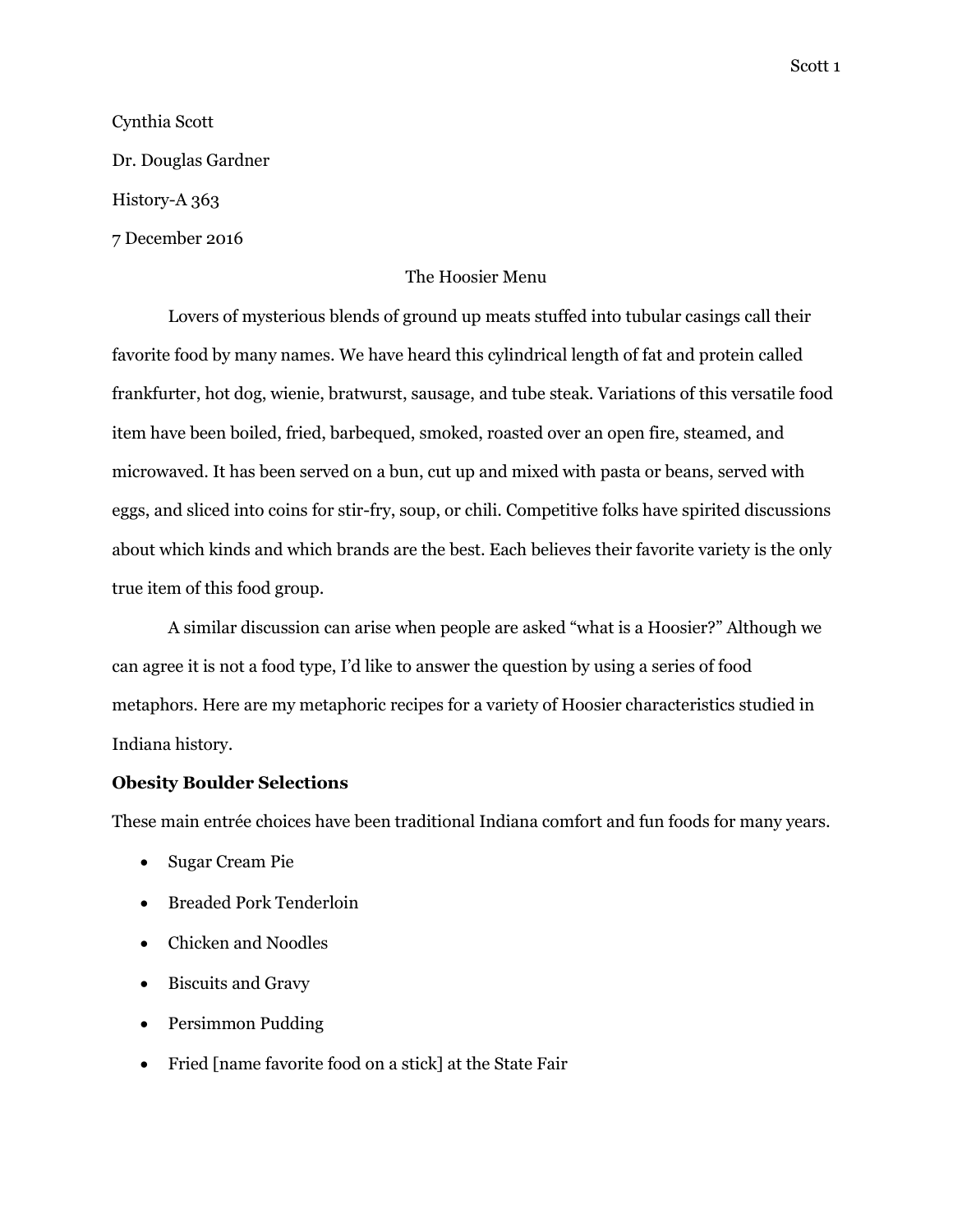They contribute to our national leadership in obesity, which Governor Mitch Daniels called "a really big boulder to move" (337). Perhaps they became Hoosier favorites because some of things to eat (described below) were not so palatable.

# **Watered-Down Anti-Federal Soup**

- 1 cup individual freedom broth
- 1 cup small government potatoes
- $\bullet$   $\frac{1}{2}$  cup chopped anti-federal artichokes
- 255 federal programs
- 1 tablespoon stubborn reluctance
- 1 tablespoon wariness

This medicinal recipe dates from 1957, ten years after the Welsh administration reversed the state resolution against federal aid and began seeking help in areas the state could not finance alone. (Madison 311)

# **Basketball Barley Soup**

- 1 cup Milan Memory broth
- 15 large-gymnasium banner shreds
- $\bullet$   $\frac{1}{2}$  cup pure-shooter net fragments
- 1 cup single-class malted milk

Combine all ingredients in a blender and pour into a slow-cooker. Heat on low for several decades to bring out the addictive pleasures fondly remembered by basketball fans. (336). Wear Converse All-Stars while consuming this soup.

# **Not-So-Green Salad**

- 1/2 cup dried algae from the Calumet River
- 1 sewage-flavored fish from the White River
- 2 cups coal-dusted Edwardsport mustard greens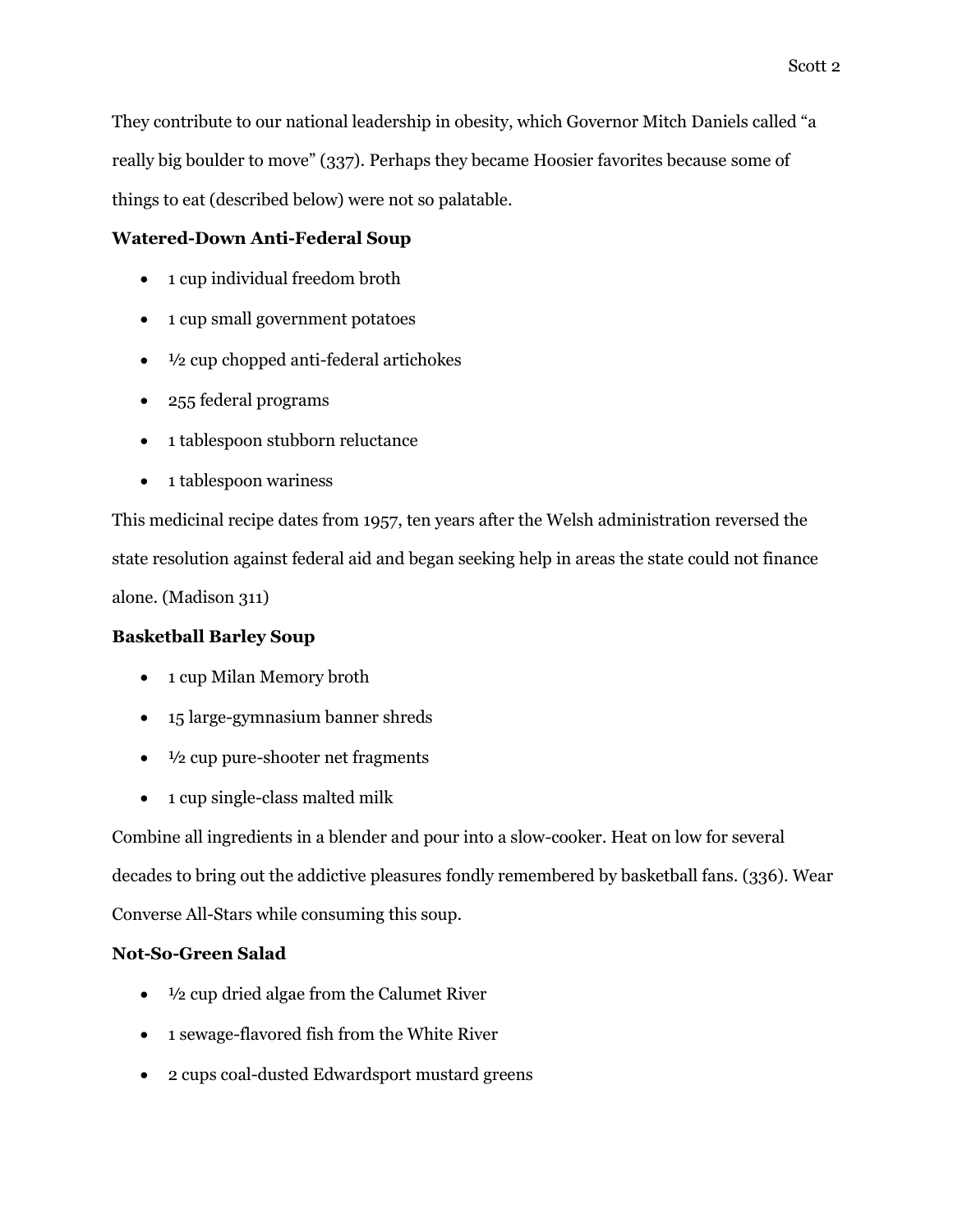- <sup>1</sup>/2 cup Sycamore Land Trust mushrooms
- 1 cup ACRES fresh wild flower sprouts

Combine ingredients in a bowl and add *Forbes* 49th rank dressing to make these 2007 water quality by-products palatable. (310-11) A newer, post-EPA variation might be much improved now, in 2016.

## **Conservative Red & Blue Jell-O**

- 1 package red bible powder
- 1 cup boiling hot Republican water
- $\bullet$   $\frac{1}{2}$  cup cold liberal Democrat water
- $\bullet$   $\frac{1}{2}$  cup cold moderate bipartisan water
- $\bullet$   $\frac{1}{4}$  cup third-party blue berries

Dissolve the fundamentalist Christian powder in the hot Republican water and stir well to bring out the anti-legislation flavors against abortion, same-sex marriage, gun control, and women's rights issues. Add the two cold waters and the blue berries to counter the inflammatory properties of the hot mix and to begin the gelling compromise process. This salad does not suit all social issue tastes, but it does make political candidates think about them. (322-35)

## **Color-Line Education Coleslaw**

- $\bullet$   $\frac{1}{2}$  cup shredded purple anti-slavery cabbage
- ½ cup shredded 1960s Civil Rights Commission carrots
- 9 cups shredded NAACP social action cabbage
- $\bullet$   $\frac{1}{2}$  cup 1959 School Reorganization Act raisins
- 2½ tablespoons juice from *Bonner v. Daniels* lemon
- $\bullet$   $\frac{1}{4}$  cup charter school milk
- 1/3 cup School Voucher sugar
- $\bullet$  1  $\frac{1}{2}$  cups low-income vinegar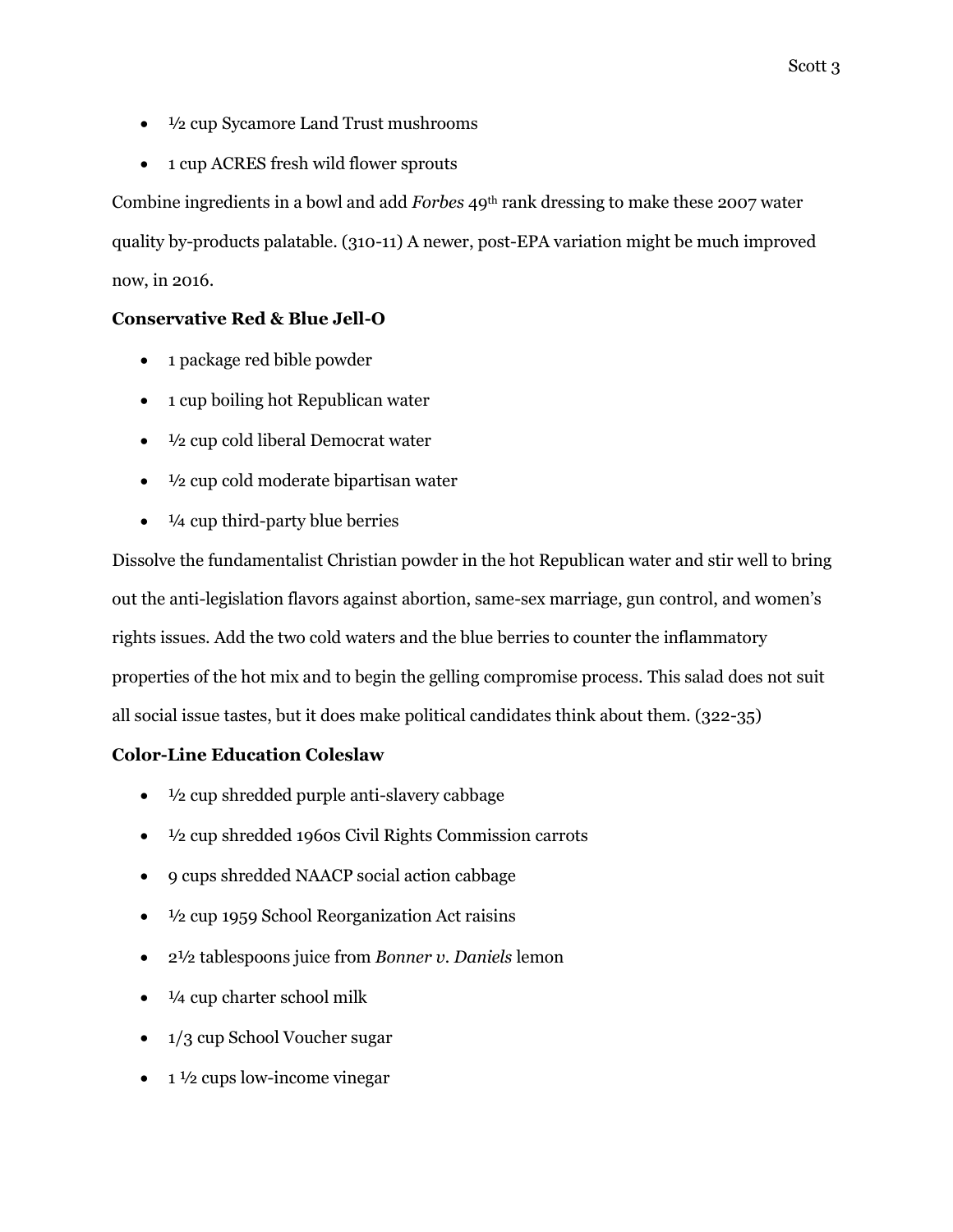The taste of this coleslaw will please many state residents, but not all. The education flavor is best for those with good incomes living in the best neighborhoods. Minorities in inner-city schools and many students in rural schools will not get full nutritional value from this salad. (326-28)

# **Philanthropic Pudding Parfait**

Chocolate Volunteer Pudding:

- 2 cups food pantry milk
- 1 cup chocolate literacy pudding mix
- $\bullet$   $\frac{1}{2}$  cup chocolate homeless shelter pieces

Vanilla Public-Private Pudding:

- 2 cups Eskenazi Health milk
- 1 cup vanilla Lilly Endowment pudding mix
- ½ cup Historical Society toffee pieces

Mix and whip the two puddings separately, and then blend one into the other creating swirls. Offer to the local community of your choice. This pudding is popular all over the state. (333)

## **Automobile Plant Pie**

- 2 cups blue collar flour
- $\bullet$   $\frac{1}{2}$  cup petroleum lard
- 2 cups old or new auto-parts fruit\*
- $\bullet$   $\frac{3}{4}$  cup hard-hat sugar

Mix and roll out the crust like any other and place in a nine-inch pie pan. Combine the fruit and sugar and pour into pie crust. Bake in pre-heated auto-plant furnace at 400 degrees.

*\*Fruit brands may include: Cummins, Auburn, Fauracia, Arvin, Toyota, Honda, Delco-Remy, Guide Lamp, and Subaru. (290)*